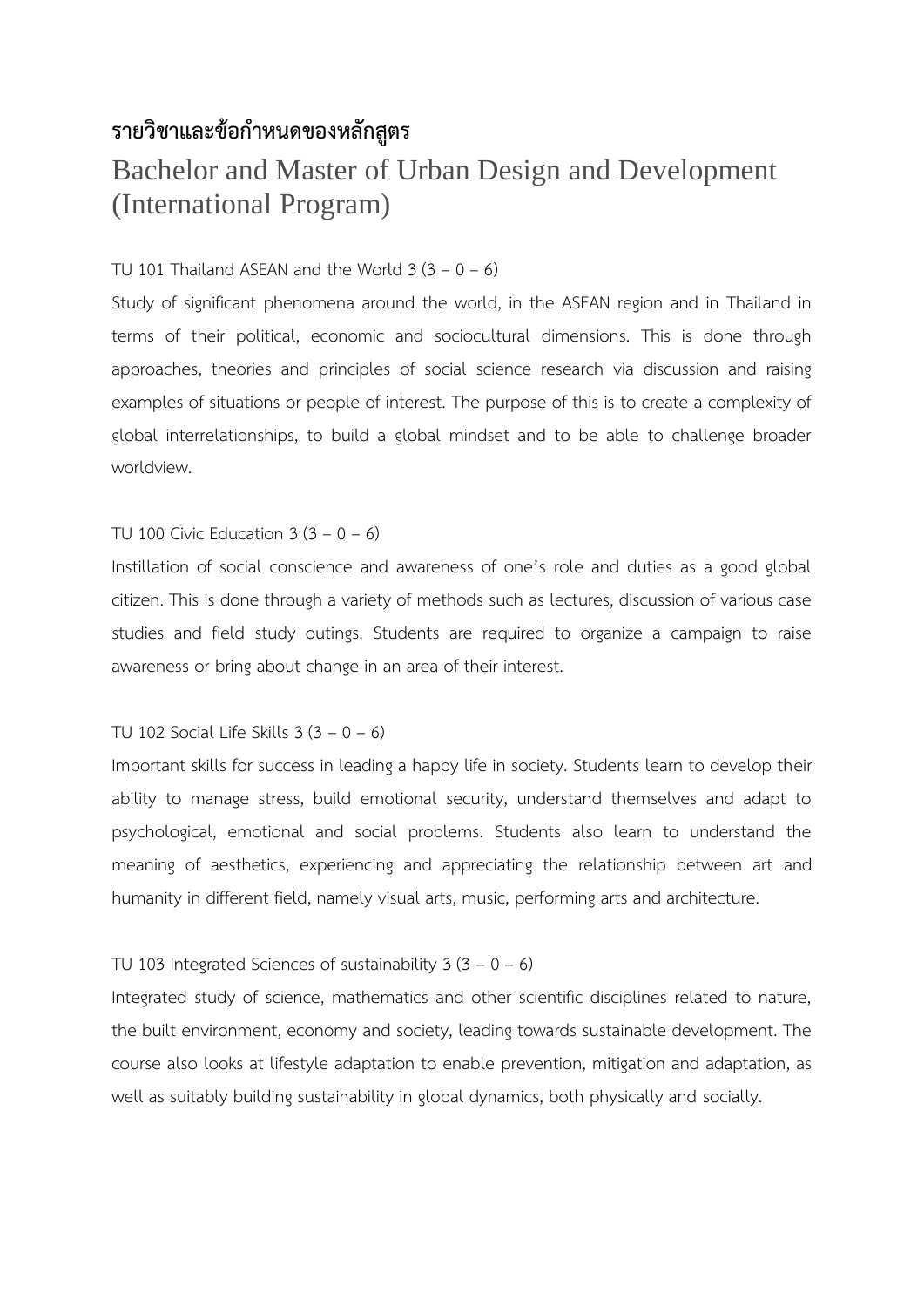## TU 104 Critical Thinking, Reading and Writing  $3(3 - 0 - 6)$

Development of critical thinking through questioning, analytical, synthetic and evaluation skills. Students learn how to read without necessarily accepting all the information presented in the text, but rather consider account the objectives, perspectives, assumptions, bias and supporting evidence, as well as logic or strategies leading to the author's conclusion. The purpose is to apply these methods in student's own persuasive writing based on information researched from various sources, using effective presentation techniques.

#### TU 105 Communication Skills in English  $3(3 - 0 - 6)$

Development of English listening, speaking, reading and writing skills, focusing on the ability to hold a conversation in exchanging opinions, as well as reading comprehension of academic texts from various disciplines related to student's field of study.

#### TU 106 Creativity and Communication  $3(3 - 0 - 6)$

Creativity thought processes, with critical thinking as an important part, as well as communication of these thoughts that lead to suitable results in social, cultural and environmental contexts, at personal, organizational and social levels.

#### AP 163 History of Art  $3(3 - 0 - 6)$

Evolution of art in both the western and eastern world is emphasized in the prominent periods when significant changes of style and characteristics of art occurred. Cultural, social and economic factors underlying the style of contemporary art of Europe and various Asian regions will also be explored.

### AP 164 Economics of Built Environment  $3(3 - 0 - 6)$

Basic economic concepts, fundamental economic problems, the application of microeconomic theories to the built environment design process, project feasibility analysis, knowledge of macroeconomic theories and current general national economic situations, which have potential impacts on the investment of construction projects.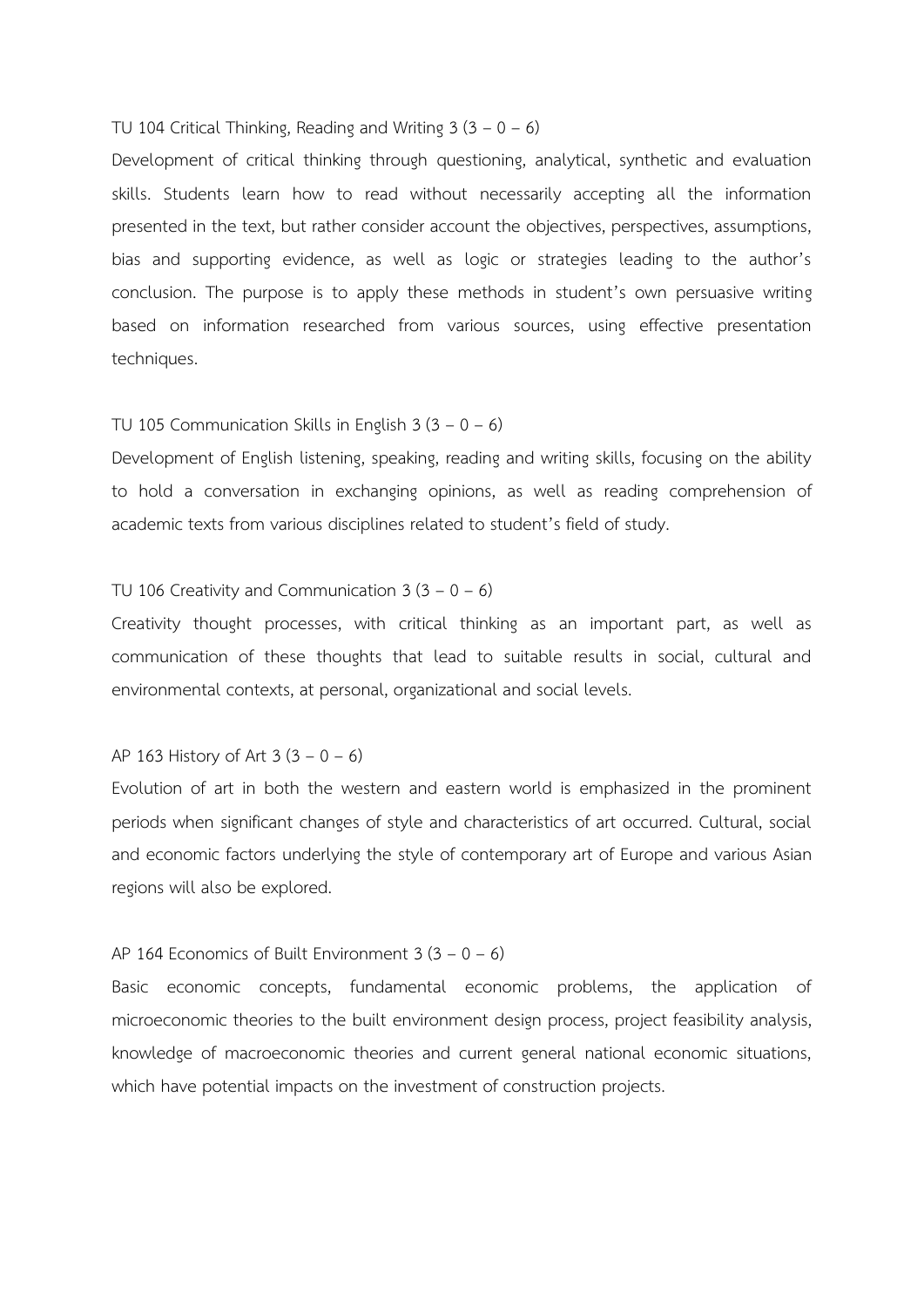## AP 162 Applied Physics for Built Environment  $3(2 - 2 - 5)$

Relevant theories and experiments on built environment application including a definition of particles and rigid bodies, Newton's mass laws, balance of forces, work, potential and kinetic energy and spring to help explain the static and dynamics of rigid bodies and design building structures; thermodynamics as backgrounds of air flow and heat transfer in the built environment; the ideal gas law and air-vapor mixture as basics of psychrometric; the properties of sound wave for the design of sound protection and amplification; and the properties of electromagnetic waves including light and heat to be the basic considerations of fenestration designs.

Urban Design and Development Courses

Theory of Urban Design and Development Courses

UD 211 Urban Design Fundamental  $3(3 - 0 - 6)$ 

Definition and examples of urban design, heritage of urban design thought and practice; the role of urban design and development in the fields of architecture, landscape architecture, and urban planning will be introduced.

## UD 212 Theory and Concept in Urban Design  $3(3 - 0 - 6)$

Thematic and chronological fundamentals of urban design theory, major trends in urban design theory and practice from various eras from neo-classic to contemporary urbanism. The rise of new urbanism as a result of rapidly proliferating technological and industrial advances is explored as a backdrop to various Urban Design strategies that have been subsequently deployed.

#### UD 213 Big Cities and Big Plans: International Perspective  $3(3 - 0 - 6)$

Social, technological, political, economic, and cultural implications of the "Big Plan" concept in the urban context. The relationship between policy and urban design development are examined through readings, case studies, and presentations as well as an analysis of the ways in which top-down policies shape cities and how the governments implement urban design and development policies. Students gain a critical understanding of both the complex system of governance within which urban design and development occurs and the effective tools available for creative intervention.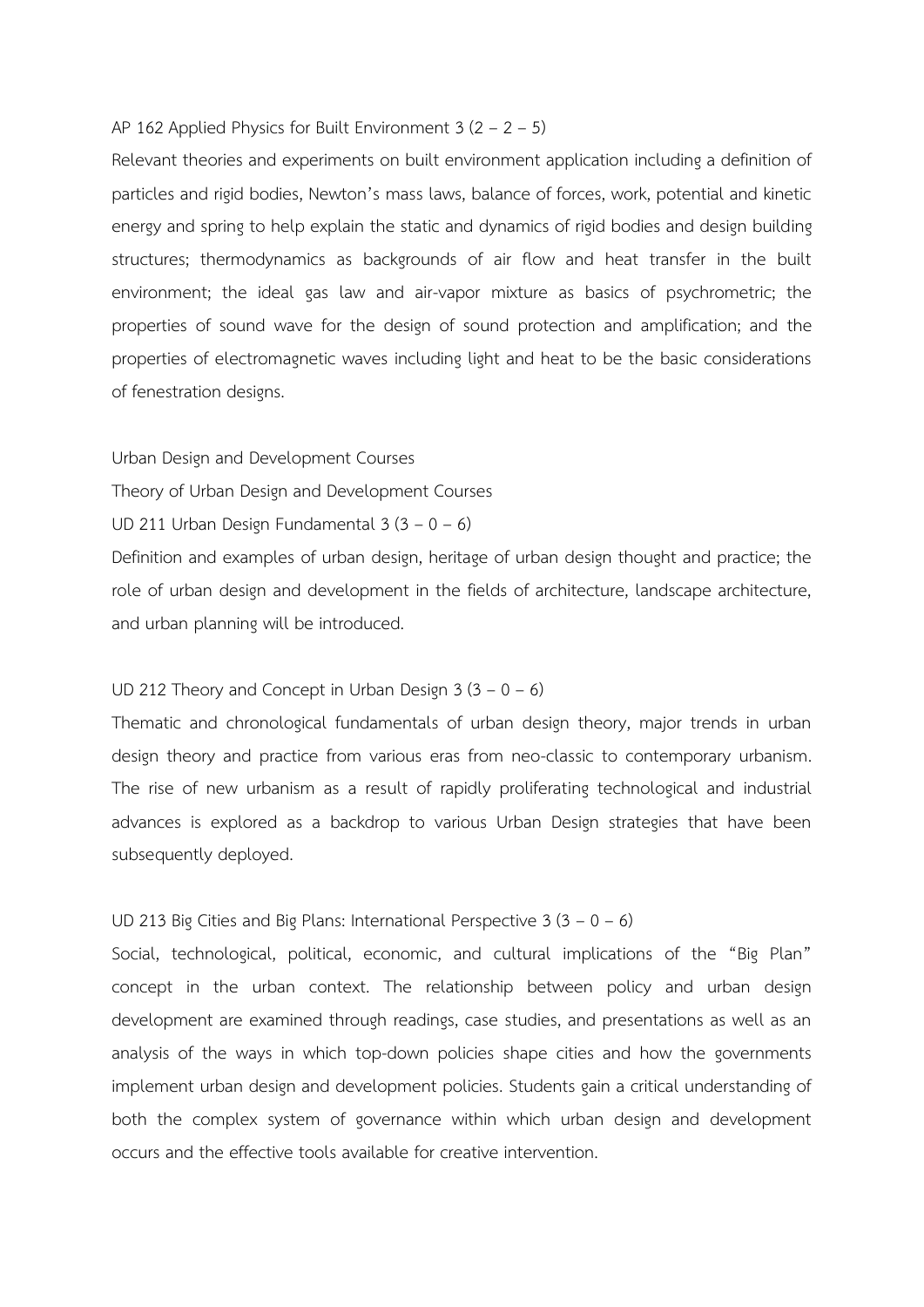Urban Design and Development Studio Courses

UD 221 Reading and Representing Place  $3(1 - 4 - 4)$ 

Introduction to methods of analyzing, evaluating, and recording the urban environment. Drawing and visual communication skills which include perspective freehand sketch and graphic presentation are used in recording and representing how to perceive the urban environment used in the urban design process. Topics include city and self-identity, varying perception of places, neighbourhood, district and city and their social context. The course is designed to prepare students for the studio sequence.

#### UD 222 Urban Design and Development Studio: Design Thinking 3 (2 – 2 – 5)

Human-centered design thinking processes, that include problem definition, research, ideation, prototype, objective, implement, learn, visualization and storytelling approaches within a team dynamic environment are emphasized in this course.

#### UD 223 Urban Design and Development Studio: Urban Intervention 6  $(2 - 8 - 8)$

The module discusses urban design principles and methods through urban intervention techniques. Introduces students to fundamental urban design issues related to the urban fabric. The course provides an insight in how to read the urban fabric including environmental, social, cultural and their manifestation in urban space. The exercise stresses the use of graphics and communication techniques.

#### UD 224 Urban Design and Development Studio: Infill Development 6 (2 – 8 – 8)

The first Urban Design and Development Studio focuses on introducing a design process applied to an existing urban environment and to understand the first role of an urban designer which is to serve the public as a client. The studio provides a framework for students to expand their design thinking using a small neighborhood of Bangkok as a laboratory. Designing an urban Infill project requires knowledge and skills in research, mapping, probing and visualizing the city.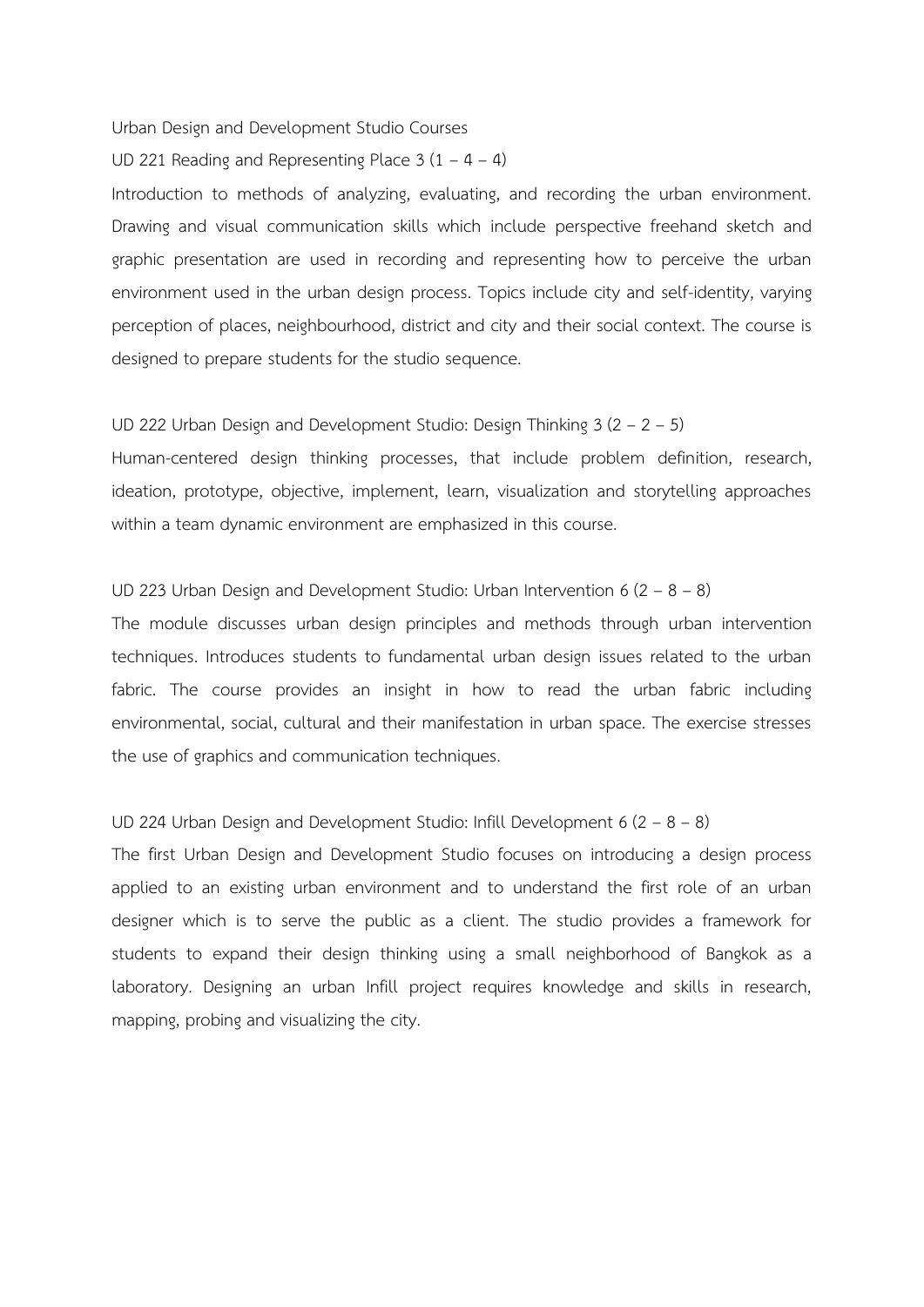#### UD 225 Trail of Urbanism  $0$   $(0 - 0 - 0)$

Overall analysis of selected cities and regions with emphasis on major tangible and intangible characteristics. Some preliminary reading on the cities and the region prior to the field trip will be required.

UD 326 Urban Design and Development Studio: Urban Regeneration 6 (2 – 8 – 8) Identify and investigate a "dead" or "lost" urban area and create a design program to regenerate and transform the urban environment. The development program must address the multiple needs of a variety of stakeholders and the design should be relevant to a particular neighborhood while considering the impact of the regeneration on the larger city.

#### UD 327 Urban Design and Development Studio: Greenfield Development 6 (2 – 8 – 8)

An urban design studio for complex large areas. Emphasis will be on applying all aspects of inventory and analysis with a focus on ecological processes. Students will investigate a study area at three scales: (1) macro-scale; (2) meso-scale; and (3) micro-scale, and develop their own vision for an innovative urban design response.

#### UD 328 Supervised Internship  $0$   $(0 - 0 - 0)$

A professional practice of Urban Design and Development in related public or private organizations which must be approved and supervised by the Faculty of Architecture and Planning, during the summer semester for not less than 360 hours.

#### UD 429 Collaborative Urban Design and Development Project 6 (2 – 8 – 8)

Develop new combinations of place, built space, and service to satisfy the needs and expectations of the public. Provide opportunities to design under 4 common development situations: a site looking for a use, a use looking for a site, capital looking for an investment opportunity, and an existing development. The initial to middle stages of urban project development will include project initiation, idea inception, development, refinement, project feasibility and contract negotiation and project management.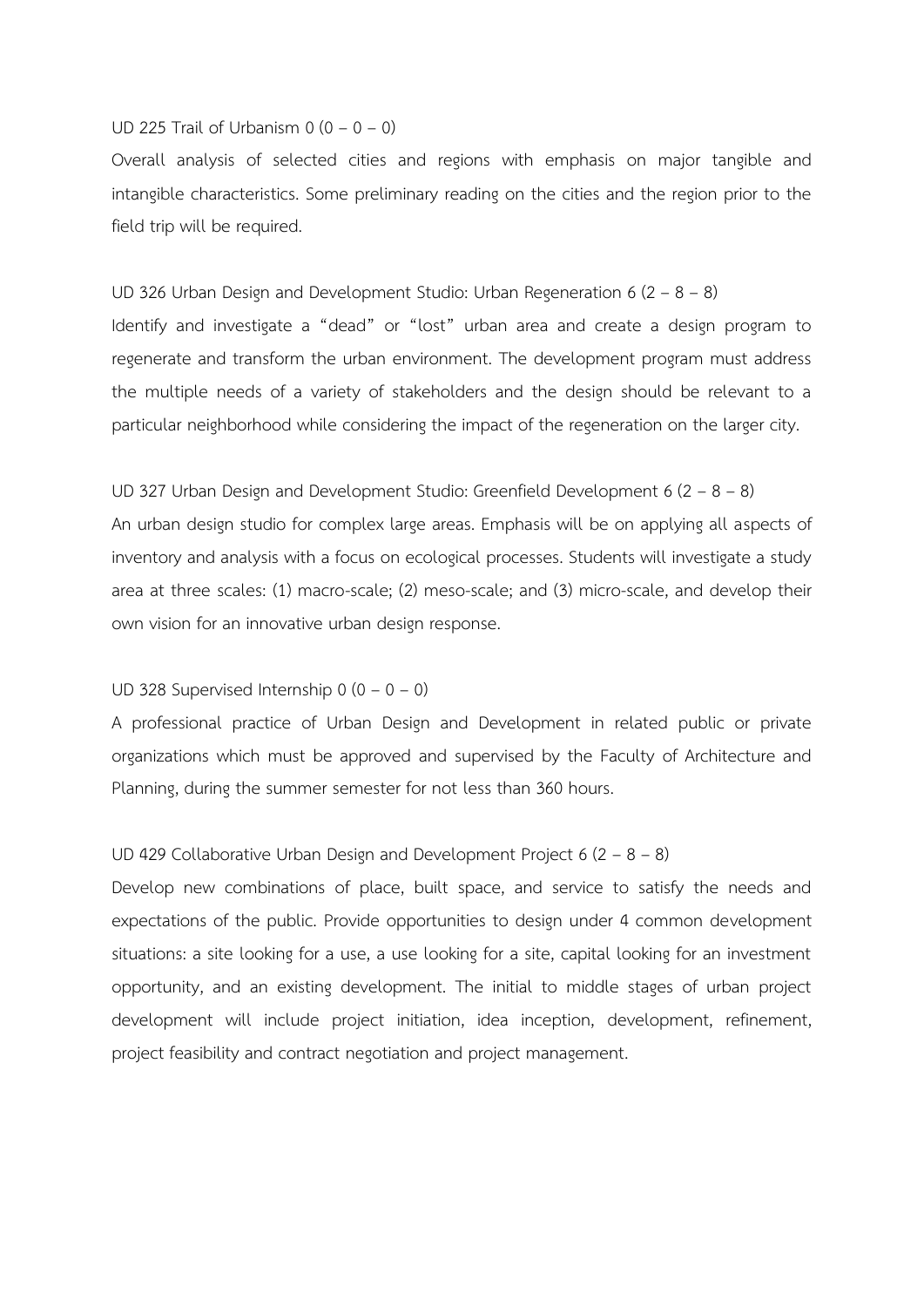#### Technology Courses

UD 231 Computer-aided in Urban Design 3 (1 – 4 – 4)

Digital techniques for Urban Design and Development will be introduced including data mapping, computer modelling, and interface design. The course emphasizes the critical use of these technologies for Urban Design practice. Fundamental skills are developed for learning Geographic Information Systems (GIS) and digital visualization. The course will stress how to understand relationship and integration of information that will encourage nontraditional methods of spatial representation.

#### UD 332 Ecological Framework in Urban Design 3 (3 – 0 – 6)

Introduction on an ecological framework approach defined as the use of natural environment and socioeconomics and cultural information. There is an emphasis placed on applying all aspects of urban inventory and analysis with a highlight on natural processes and ecological transformation, which are appropriate to urban design. A case study of a complex ecology environment in urban areas.

#### UD 333 Environment and Technology in Urban Design and Development 3 (2 – 2 – 5)

The relationship between environmental protection and technology within the larger design process. Dimensions such as energy, materials, socio-economic factors, water quality, air quality, solid waste and, hazardous materials handling will be assessed. Environmental quality planning and management and Environmental Impact Assessment techniques and approaches will be considered.

#### UD 434 Data and Decisions in Urban Design and Development  $3(1 - 4 - 4)$

Methods of statistical and mathematical analysis in design and planning will be emphasized with the use of computer packages for analyzing urban data using regression, matrix methods, cohort-survival population models on microcomputers.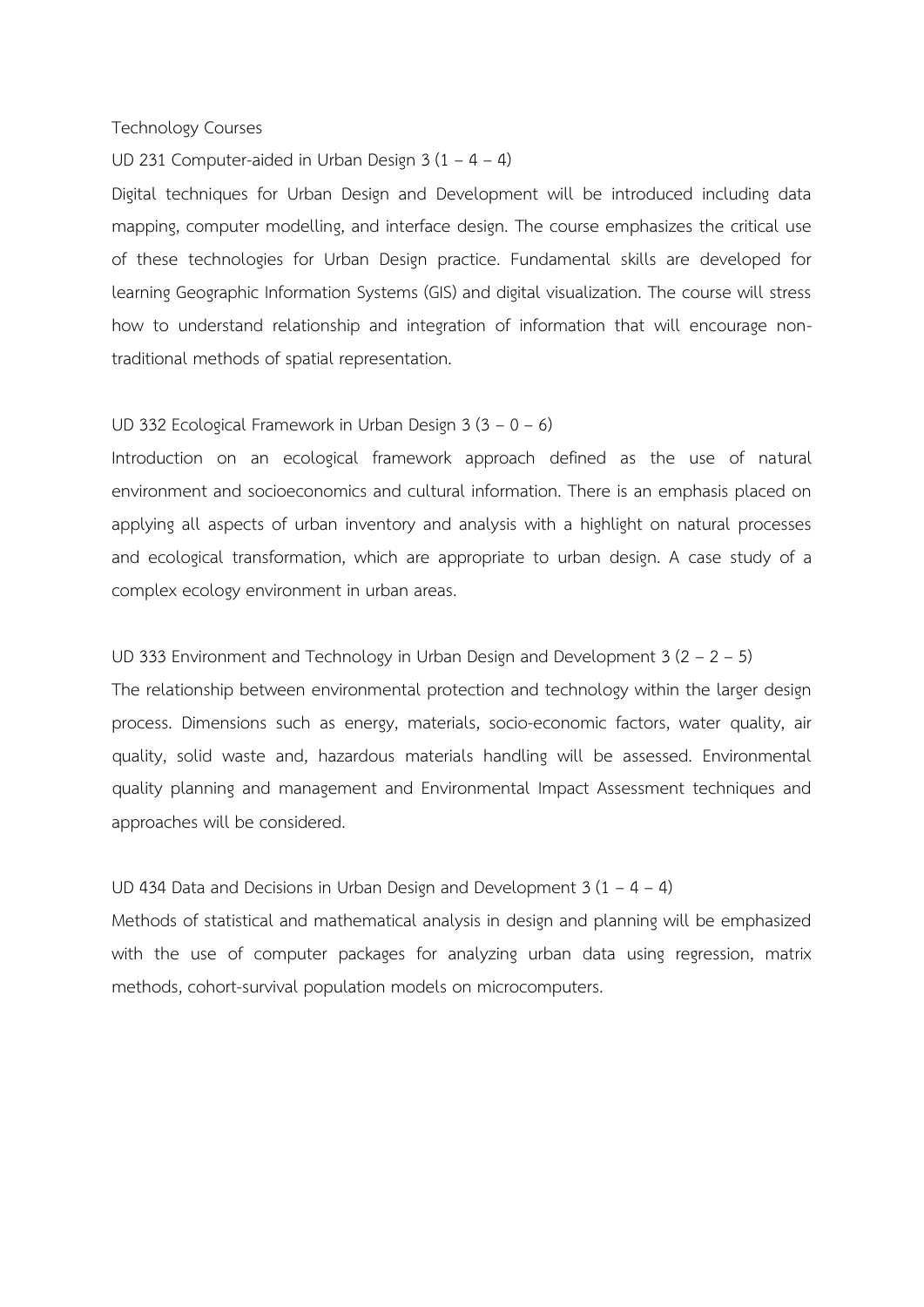Urban Design and Development Supporting Courses

UD 241 Comparative Citiy Narration  $3(1 - 4 - 4)$ 

Develop students' skills in researching, writing and presenting their ideas on two different cities - a Thai City and an international city such as Singapore or Hong Kong. Students choose their own topic of interest.

#### UD 342 Urban Tourism  $3(3 - 0 - 6)$

Develop an understanding of urban tourism and leisure enterprises that are based on creative product development and delivery through a series of seminars, and case studies with guest lecturers. Students will review and discuss different creative industry models that link the tourism and leisure industries with the larger urban development process. They will also have the opportunity to work from initial ideas to bringing tourism and leisure products and services to market.

### UD 343 Real Estate and Housing Development  $3(3 - 0 - 6)$

The strong relationship between real estate and housing development and management will be explored. Students will be exposed to basic real estate development economics and its application to various types of developments including theme parks, accommodation, integrated resorts, affordable housing etc. Cases are drawn from various places around the world.

#### UD 444 Social Innovation and Social Entrepreneurship  $3(1 - 4 - 4)$

Case studies on perspectives and endeavors of thought leaders and entrepreneurs who address social needs in Thailand and internationally using entrepreneurship as a means of innovation for social and urban development through private for-profit and nonprofit organizations, nongovernmental organizations, or public institutions.

UD 445 Professional Practice and Ethic in Urban Design and Development  $3(1 - 4 - 4)$ 

A series of seminars related to current urban design thinking and ideologies, problems in urban management and design, dilemmas in Thai urbanism, environmentally focused problems in professional practice and ethics.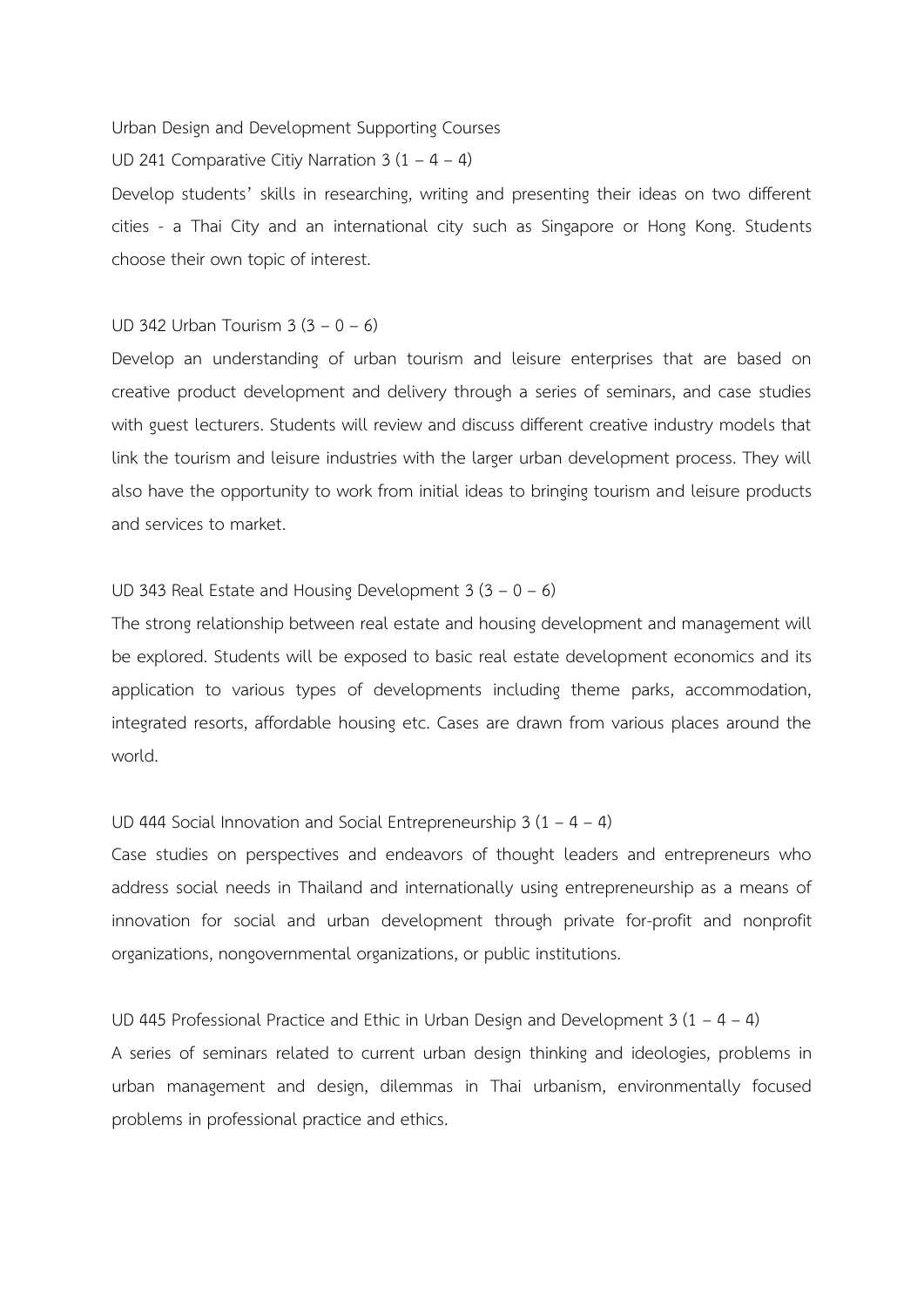UD 446 Organization Development and Management  $3(1 - 4 - 4)$ 

A study of Management Science covering a review of basic management theories, introducing organization development concepts and processes. Special emphasis will be given to the organizational effectiveness as an organization's essential goals through case studies.

#### Elective Courses

UD 351 Creative City  $3(1 - 4 - 4)$ 

This class addresses the design of facilities to create the creative city that will respond to and foster a creative economy, one of the driving forces to balance and sustain the structure of productivity. It aims at adding economic value to services and manufacturing products while social value should also be integrated with economic value creation.

#### UD 352 Mega Cities in the Global South  $3(1 - 4 - 4)$

This class explores transitional context and debate in the Global South and attempts to understand its current pressing problems and opportunities for development. Migration issues, the informal economy, and urban sprawl in mega-cities are discussed.

#### UD 353 Urban Design for Health  $3(1 - 4 - 4)$

The course is concerned with understanding design related strategies that will improve the health and behavior of the citizen The class introduces literature, theories, models, and case studies related to the built environment, health and behavioral change.

#### UD 354 Cities at Risks  $3(1 - 4 - 4)$

Understanding climate and climate-related risks on cities and the coping capacities of urban community. Topics include characterizing vulnerabilities of the city, vulnerability and risk assessment, and adaptive capacity strategy.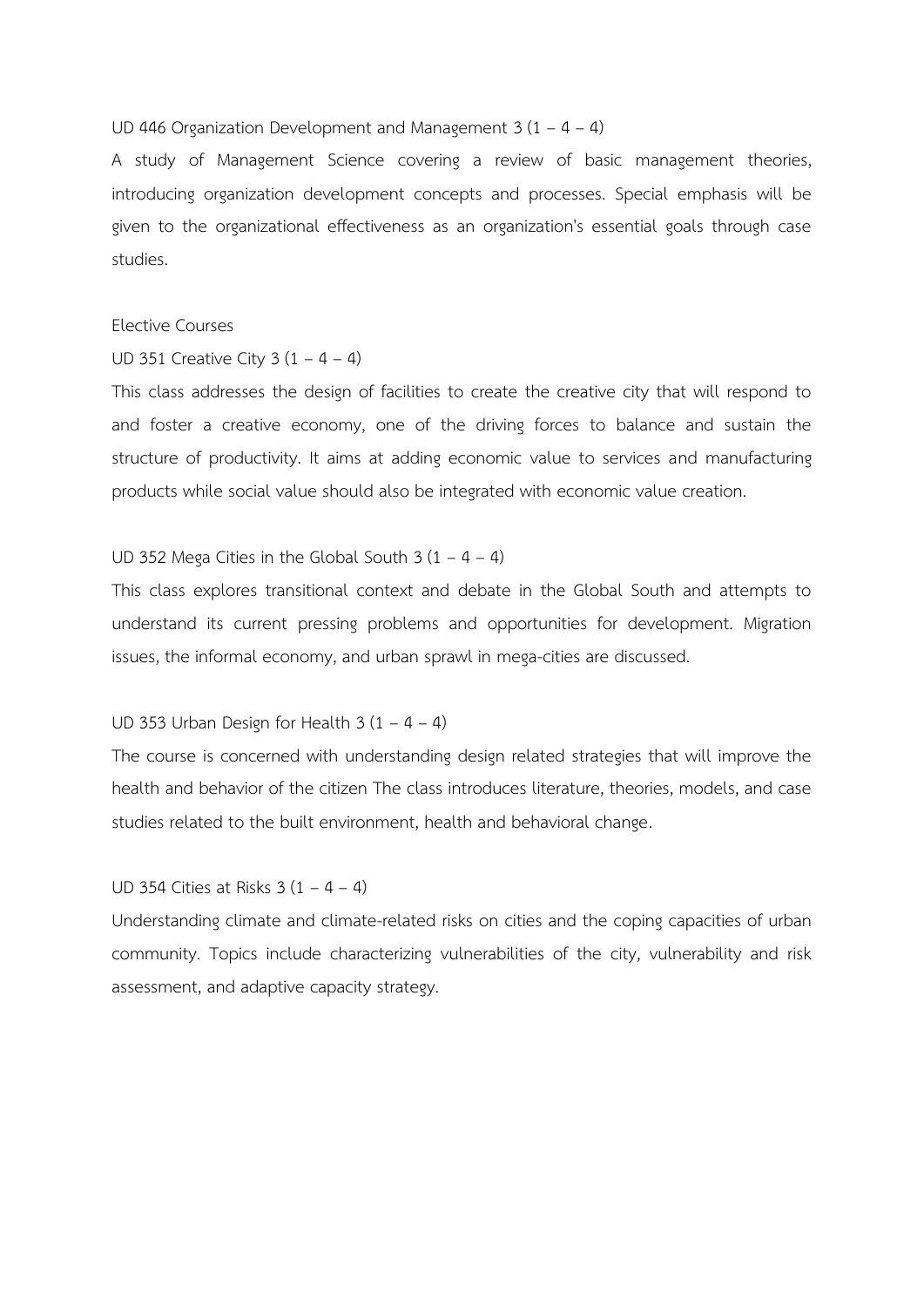#### Master Level

UD 611 Advanced Urban Design and Development Research 3 (1 – 4 – 3)

A study of research methodology in design will introduce a series of frameworks associated with qualitative and visual research methods. Through a series of readings, exercises, and a research project which will relate to students' individual research interests, students will learn how to analyze and synthesize data, conduct flexible, design-centered research planning.

#### UD 621 Seminar in Advanced Urban Design and Development 1 3 (1 – 4 – 3)

This seminar course will expose students to different types of urban design and development issues that affect the community, and the environment. Theory, research, and application are expressed in relation to urban design and development through various topics. Collaborative thinking, debates, discussions, and lectures will be used to examine various issues and theories.

#### UD 631 Urban Design in Development Studio 6 (2 – 8– 14)

A studio-based module will test theory through practices, combining cultural, social, economic, political and spatial analysis in the effort to present a holistic response to the growing complexities within the design and production of urban form.

#### UD 700 Individual Studies  $3(0 - 6 - 3)$

Students conduct an independent study which will be subject to the approval of the Urban Design and Development department. The process of presenting the research should follow appropriate research protocols dealing with topics relevant to urban design and development.

#### UD 721 Seminar in Advanced Urban Design and Development 2 3 (1 – 4 – 3)

Seminars leading to theory and concept discussions to help students develop their own research interest related to urban design and development. Students will investigate the subject matter of research such as theory, methodologies, and techniques for research. The Seminar emphasizes principles and skills for investigating ideas, framing research problems, and conducting independent research.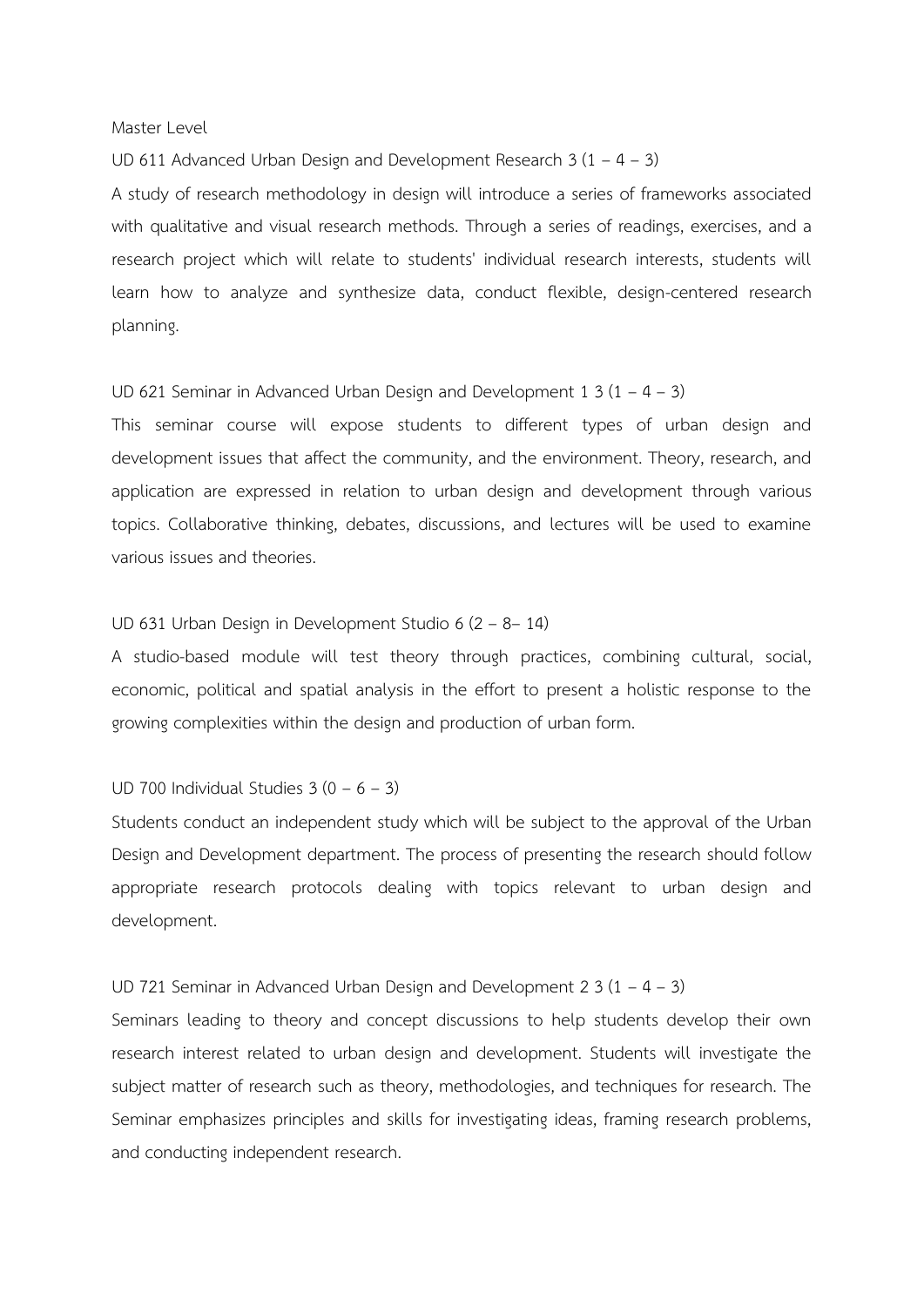## UD 731 Development for Sustainable Communities 6 (2 – 8– 14)

Students will produce a development proposal related to an urban built environment that considers social, economic and environmental dimensions, innovation, partnership, research and communication for sustainable community development would be the focus of the design intervention.

#### Urban Design Studio

#### UD 641 Urban Design for Tourism  $6(2 - 8 - 14)$

This studio will focus on the urban design process and provide a framework for students to critically consider sites and programs relating specifically to the tourism industry. Students are introduced to various tourism models, exploration methods and tools for researching, investigating, and understanding the complex layers of a developing tourism related city. This studio encourages students to develop innovative approaches for new infrastructure, spaces, or services that address the needs of different stakeholders at various scales. The initial product will allow students to consider various ideas and approaches in the design of an urban district that offers distinctive tourism experiences.

## UD 642 Urban Design with Public-Private Partnership 6 (2 – 8 – 14)

This studio supports urban design process and provides framework for students to critically consider sites and issues relating specifically to Public-Private Partnership and factors contributing to successful Public-Private Partnership project. Students are introduced to various design models and exploration methods and tools for researching, investigating, and understanding the complex layers of developing city. This studio encourages students to develop hypothesis for urban design intervention that address the needs of different stakeholders at various scales.

#### UD 643 Urban Design for Real Estate and Housing Innovation 6 (2 – 8 – 14)

This studio supports urban design process and provides framework for students to critically consider sites and issues relating specifically to real estate and housing development and factors contributing to successful real estate and housing development project. Students are introduced to various design models and exploration methods and tools for researching, investigating, and understanding the complex layers of developing city. This studio